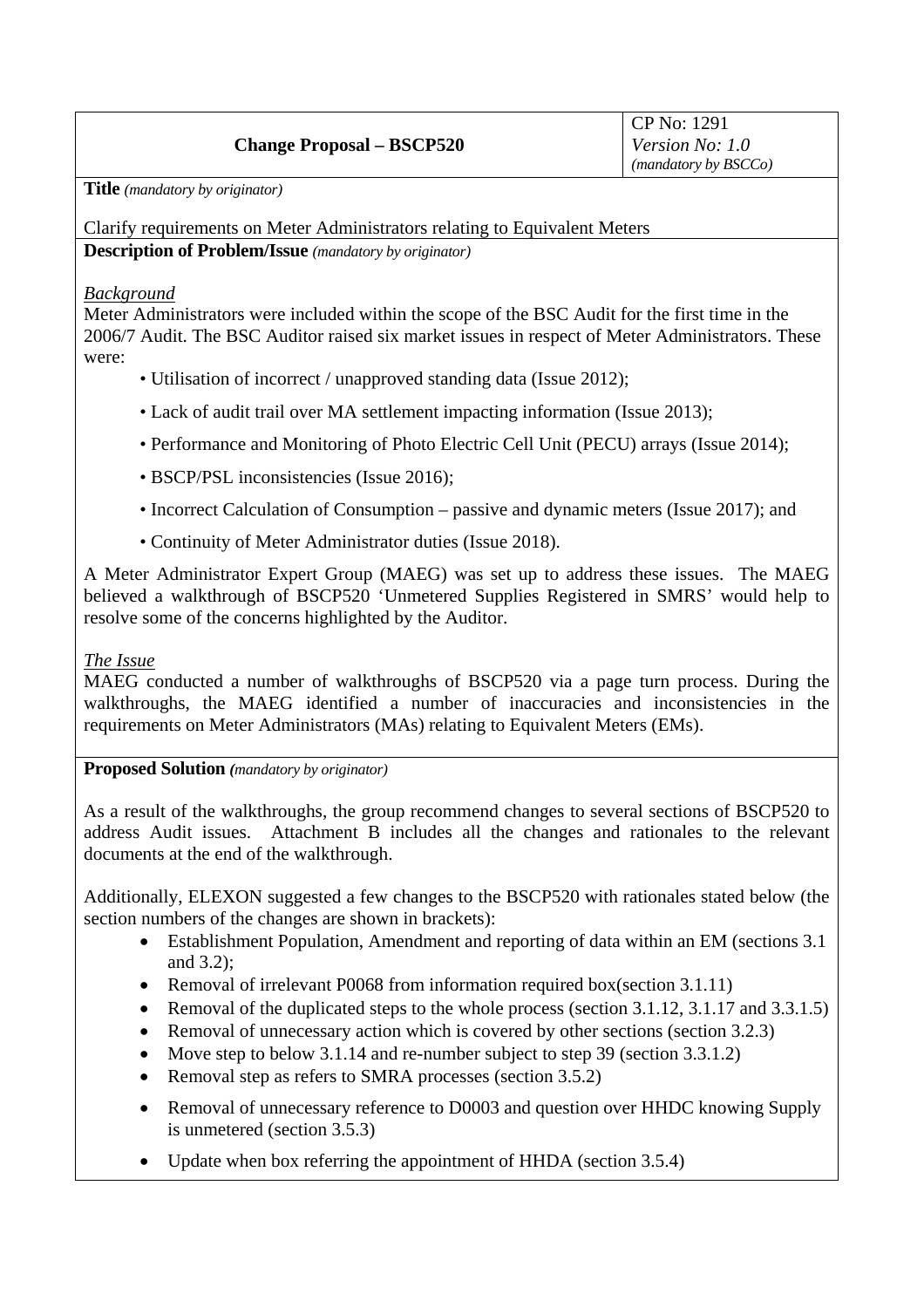- Removal of irrelevant action to EM (section 3.9.1.4)
- Removal of duplication (section 3.9.1.5, 3.9.1.7-3.9.1.9 and 3.15)
- Removal of unnecessary Fault Reporting (sections 3.14)
- The requirement for a Technical Specification for EM Calculations (section 4.5, as recommended by the Auditor under Issue 2016).
- Move EM switching actions from section 4.5.2 to 4.5.1.

Attachment A shows the detailed changes suggested by the MAEG and ELEXON.

### **Justification for Change** *(mandatory by originator)*

The inclusion of a Specification for EM calculation (in section 4.5) will assist the Auditor in assessing the MA action in executing its obligations under BSCP520; and ensure that MAs are clear on their obligations. The MA responsibilities when managing faults and inconsistencies have been clarified, so that MAs are clear on their obligations. This is particularly important for new entrants, who may not be familiar with the arrangements.

**To which section of the Code does the CP relate, and does the CP facilitate the current provisions of the Code?** *(mandatory by originator)* 

Section S8.

Yes, the CP does facilitate the current provisions of the Code by ensuring that the detailed requirements for MA are clear and consistent.

**Estimated Implementation Costs** *(mandatory by BSCCo)* 

The estimated ELEXON implementation cost is approximately 2 man days, which equates to £440.

**Configurable Items Affected by Proposed Solution(s)** *(mandatory by originator)* 

BSCP520

**Impact on Core Industry Documents or System Operator-Transmission Owner Code** *(mandatory by originator)* 

None